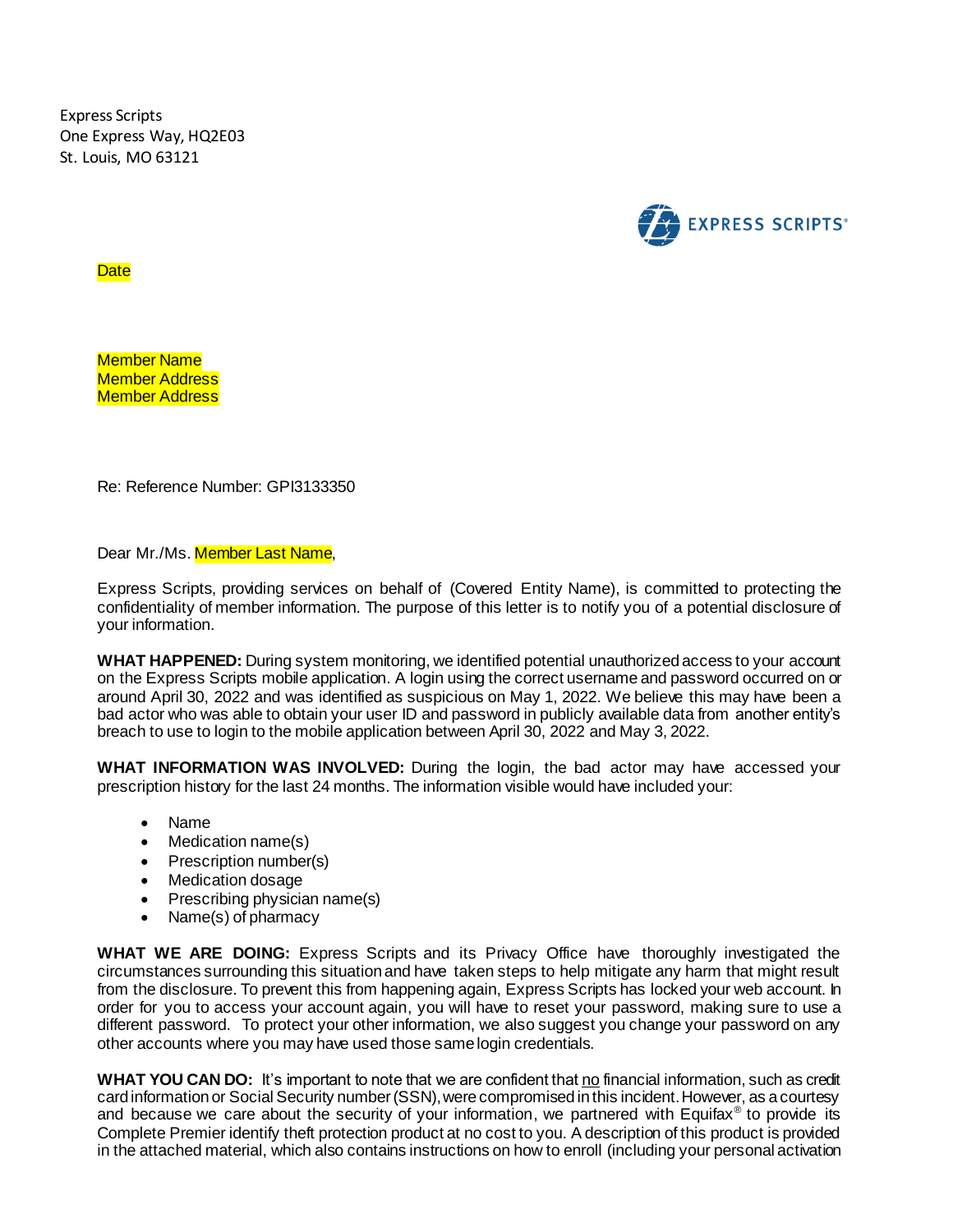code). Please review the information provided in the attached material and consider enrolling in this product at our expense. You should always remain vigilant for incidents of fraud or identity theft.

While we do not believe this incident likely places you at significant risk, if you have reason to believe that your personal information is being misused, you can add a fraud alert to your credit report file to help protect your credit information. A fraud alert can make it more difficult for someone to get credit in your name because it tells creditors to follow certain procedures to protect you, but it also may delay your ability to obtain credit. You may place a fraud alert in your file by calling just any of the nationwide credit reporting agencies listed below. As soon as that agency processes your fraud alert, it will notify the other two agencies, which then must also place fraud alerts in your file.

You may also periodically obtain credit reports from each nationwide credit reporting agency. If you discover information on your credit report arising from a fraudulent transaction, you should request that the credit reporting agency delete that information from your credit report file. In addition, under federal law, you are entitled to one free copy every 12 months of your credit report from each of the three major credit reporting companies. You may obtain a free copy of your credit report by going on the Internet to www.AnnualCreditReport.com or by calling (877) 322-8228. You may contact the nationwide credit reporting agencies as indicated below.

In addition, you can contact the nationwide credit reporting agencies regarding how you may place a security freeze to restrict access to your credit report. You also have a right to place a security freeze on your credit report. A security freeze prohibits a credit reporting agency from releasing any information from a consumer's credit report without written authorization. However, please be aware that placing a security freeze on your credit report may delay, interfere with, or prevent the timely approval of any requests you make for new loans, mortgages, employment, housing or other services. There is no charge to place, lift or remove a security freeze. To place a security freeze on your credit report, you must send a written request to each of the three credit reporting agencies listed above. In order to request a security freeze, you will need to provide the following information:

- Your full name (including middle initial as well as Jr., Sr., II, III, etc.);
- Social Security number:
- Date of birth:
- Your prior addresses if you have moved in the past several years;
- Proof of current address (e.g., a current utility bill or telephone bill); and

 A legible photocopy of a government issued identification card (e.g., state driver's license or ID card or military identification).

The credit reporting agencies have three (3) business days after receiving your request to place a security freeze on your credit report if a request is made by mail, and one (1) day after making a request by phone or online. The credit reporting agencies must also send written confirmation to you within five (5) business days and provide you with a unique personal identification number (PIN) or password, or both that can be used by you to authorize the removal or lifting of the security freeze.

To lift the security freeze in order to allow a specific entity access to your credit report, you must send a request to the credit reporting agencies by mail, telephone, or online and include proper identification (name, address, and Social Security number) and the PIN number or password provided to you when you placed the security freeze, as well as the identities of the entity you would like to receive your credit report or the specific period of time you want the credit report available. The credit reporting agencies have three (3) business days after receiving your request to lift the security freeze for the identified entity or for the specified period of time if requested by mail, and one (1) hour to lift the freeze after a request by phone or online.

To remove the security freeze, you must send a request to each of the three credit reporting agencies by mail, telephone, or online and include proper identification (name, address, and Social Security number) and the PIN number or password provided to you when you placed the security freeze. The credit reporting agencies have three (3) business days after receiving your request to remove the security freeze if requested by mail, and one (1) hour to remove the freeze after a request by phone or online.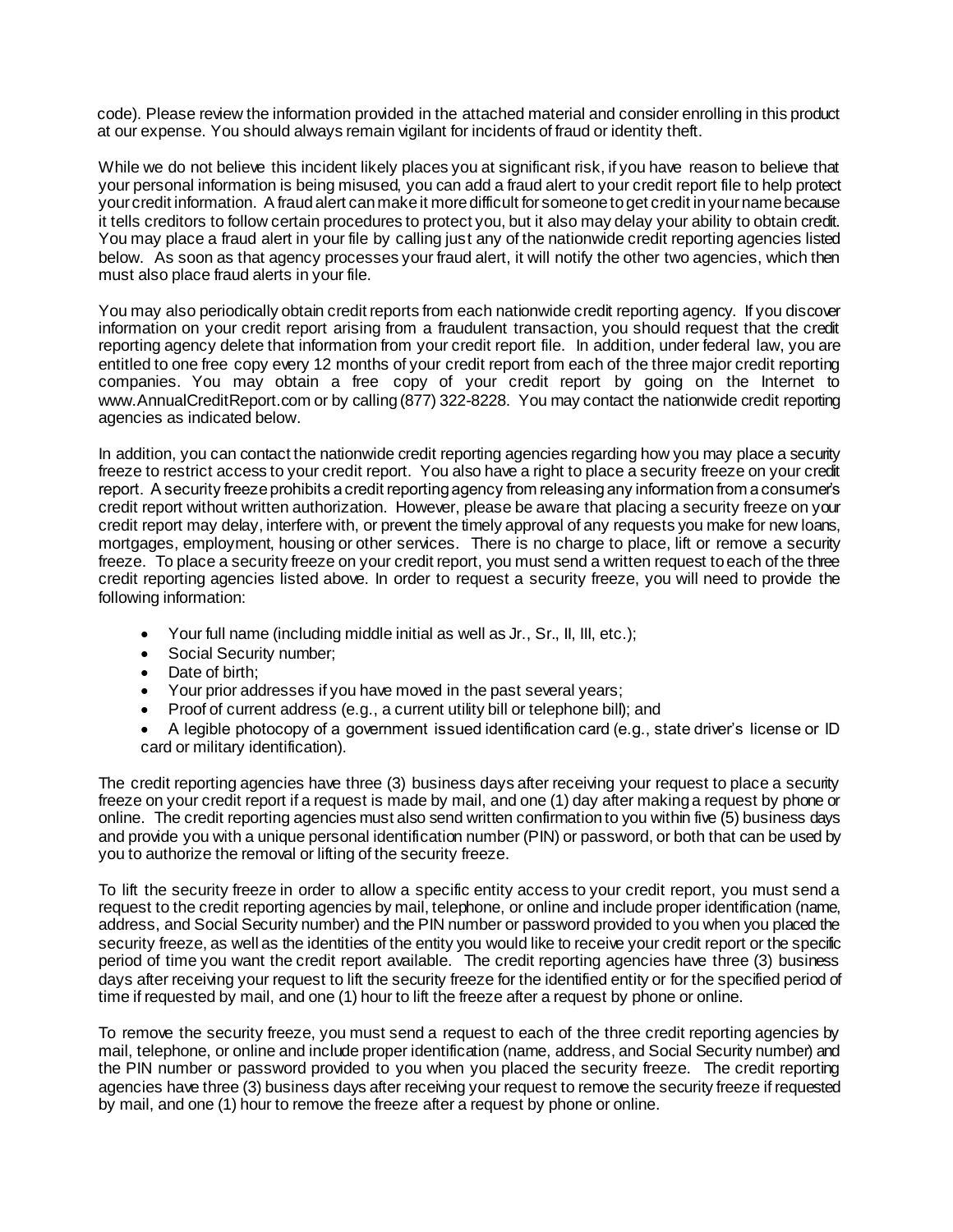You may also have other rights under the FCRA. For information about your rights under the FCRA, please visit: http://files.consumerfinance.gov/f/201410\_cfpb\_summary\_your-rights-under-fcra.pdf

| Equifax           | TransUnion          | <b>Experian</b>  |
|-------------------|---------------------|------------------|
| P.O. Box 740241   | P.O. Box 6790       | P.O. Box 9530    |
| Atlanta, GA 30374 | Fullerton, CA 92834 | Allen, TX 75013  |
| 1-800-525-6285    | 1-800-680-7289      | 1-888-397-3742   |
| www.equifax.com   | www.transunion.com  | www.experian.com |

Additionally, you may contact the Federal Trade Commission ("FTC") or state or local law enforcement, including your state Attorney General, to report incidents of identity theft or to learn about steps you can take to protect yourself from identity theft. To learn more about the FTC's services, you can:

- Visit FTC's website at www. ftc.gov/idtheft,
- Call the FTC at (877) IDTHEFT (438-4338) or
- Write to

Federal Trade Commission Consumer Response Center 600 Pennsylvania Avenue, NW, Washington, DC 20580.

We take our role of safeguarding your information very seriously. We want to assure you that if a potential disclosure of your information is identified, it is investigated and analyzed thoroughly. We regret this situation has occurred and we extend our apologies to you.

FOR MORE INFORMATION: Please direct any inquiries regarding this matter to (place holder 1-877-463-0152). You may also contact the Privacy Office at Express Scripts, Mail Stop HQ2E03, One Express Way, St. Louis, MO 63121, or email us at [Privacy@Express-Scripts.com](mailto:Privacy@Express-Scripts.com). Please reference the following number when contacting the Privacy Office: GPI 13133350.

**IF YOU ARE A DISTRICT OF COLUMBIA RESIDENT**: You may obtain information about avoiding identity theft from the FTC (see contact information above) or the District of Columbia Attorney General's Office, which can be reached at:

Office of the Attorney General 441 4th Street, NW Suite 1100 South Washington, DC 20001 (202) 727-3400 https://oag.dc.gov/

**IF YOU ARE A MARYLAND RESIDENT**: You may obtain information about avoiding identity theft from the FTC (see contact information above) or the Maryland Attorney General's Office, which can be reached at:

Office of the Attorney General Consumer Protection Division 200 St. Paul Place Baltimore, MD 21202 (888) 743-0023 www.oag.state.md.us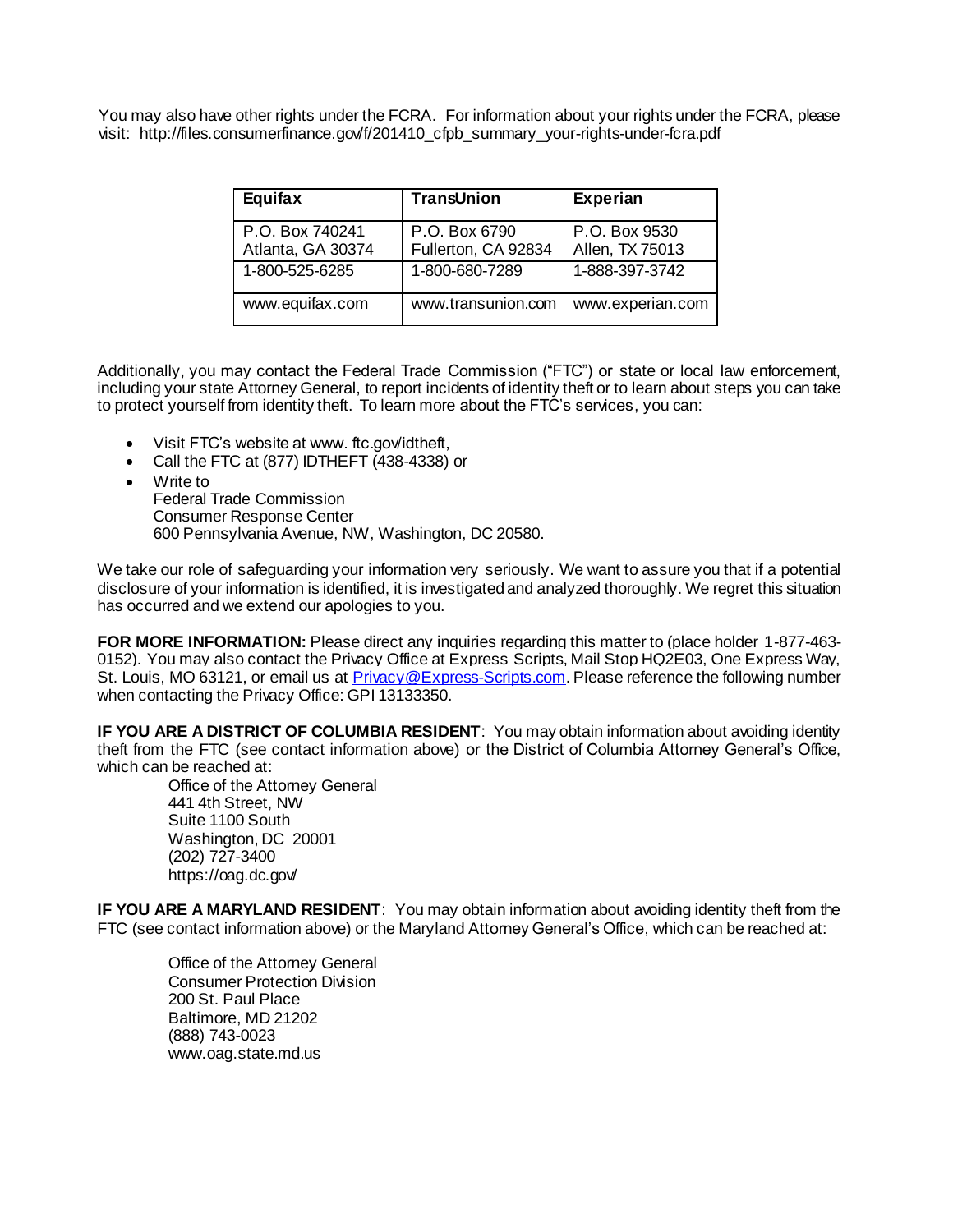**IF YOU ARE A NEW YORK RESIDENT**: You may obtain information about security breach response and identity theft prevention and protection from the FTC (see contact information above) or from the following New York state agencies:

 Protection Bureau 99 Washington Avenue 120 Broadway, 3rd Floor Suite 650 New York, NY 10271 Albany, New York 12231 (800) 771-7755 (800) 697-1220 www.ag.ny.gov www.dos.ny.gov

New York Attorney General New York Department of State Consumer Frauds & Division of Consumer Protection

**IF YOU ARE A NORTH CAROLINA RESIDENT**: You may obtain information about preventing identity theft from the FTC (see contact information above) or the North Carolina Attorney General's Office. These offices can be reached at:

North Carolina Department of Justice Attorney General Josh Stein 9001 Mail Service Center Raleigh, NC 27699-9001 (877) 566-7226 http://www.ncdoj.com

**IF YOU ARE A RHODE ISLAND RESIDENT**: You may contact state or local law enforcement to determine whether you can file or obtain a police report relating to this incident. In addition, you can contact the Rhode Island Attorney General at:

Office of the Attorney General 150 South Main Street Providence, RI 02903 (401) 274-4400 http://www.riag.ri.gov/

**IF YOU ARE A MASSACHUSETTS RESIDENT**: Under Massachusetts law, you have the right to obtain a police report in regard to this incident. If you are the victim of identity theft, you also have the right to file a police report and obtain a copy of it.

Sincerely,

Kin Piant

Kimberly J. Piant U.S. Privacy Officer Express Scripts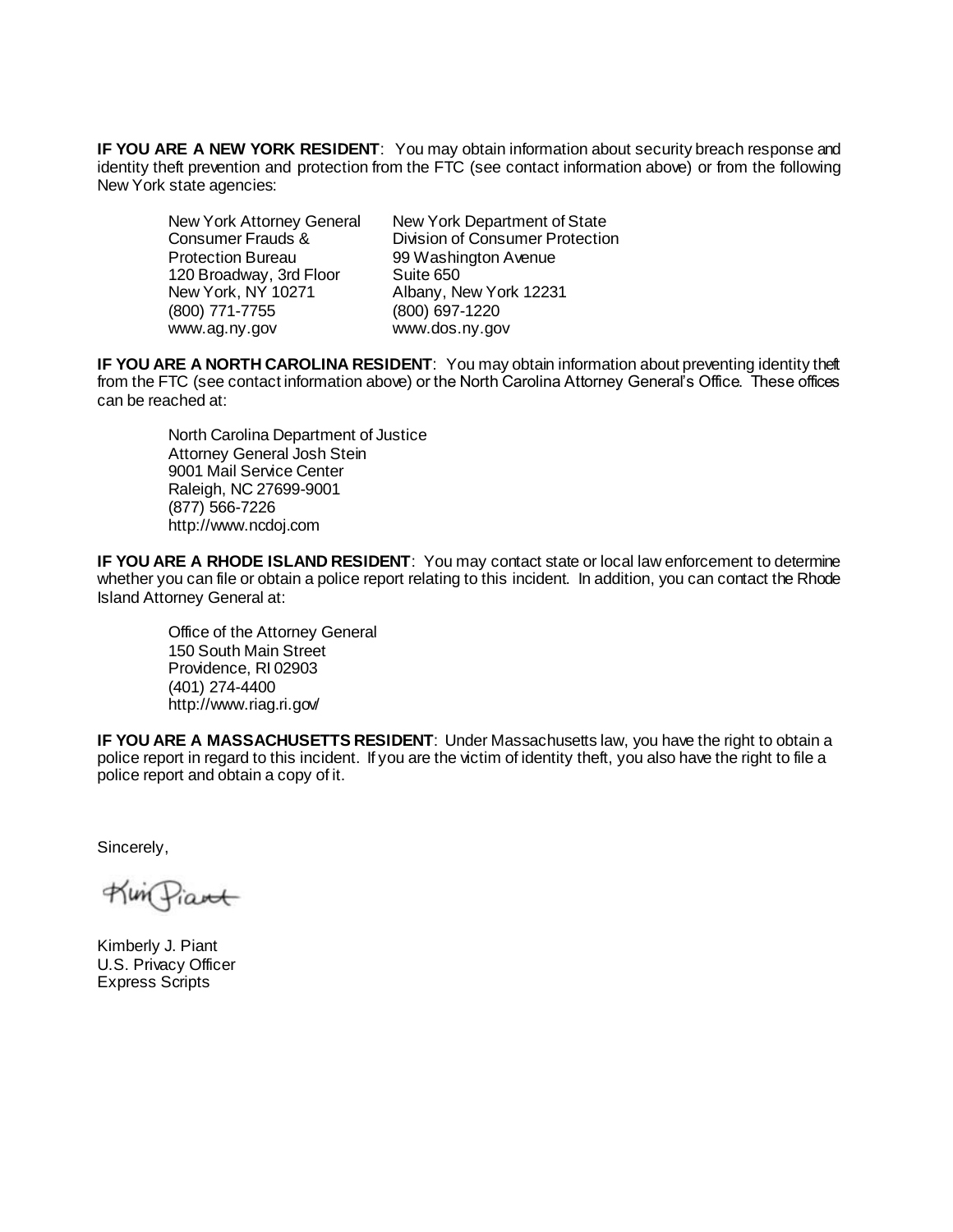

**<First Name> <Last Name>**

Enter your Activation Code: **<Activation Code>**

Enrollment Deadline: **<Expiration Date>**

# **Equifax Complete™ Premier**

Note: You must be over age 18 with a credit file to take advantage of the product

## **Key Features**

- Annual access to your 3-bureau credit report and VantageScore<sup>1</sup> credit scores
- Daily access to your Equifax credit report and 1-bureau VantageScore credit score
- $\bullet$  3-bureau credit monitoring<sup>2</sup> with email notifications of key changes to your credit reports
- WebScan notifications<sup>3</sup> when your personal information, such as Social Security Number, credit/debit card or bank account numbers are found on fraudulent Internet trading sites
- Automatic fraud alerts<sup>4</sup>, which encourages potential lenders to take extra steps to verify your identity before extending credit, plus blocked inquiry alerts and Equifax credit report lock<sup>5</sup>
- Identity Restoration to help restore your identity should you become a victim of identity theft, and a dedicated Identity Restoration Specialist to work on your behalf
- Up to \$1,000,000 of identity theft insurance coverage for certain out of pocket expenses resulting from identity theft<sup>6</sup>.
- Lost Wallet Assistance if your wallet is lost or stolen, and one-stop assistance in canceling and reissuing credit, debit and personal identification cards.

### **Enrollment Instructions**

#### Go to *www.equifax.com/activate*

Enter your unique Activation Code of **<Activation Code>** then click "Submit"

#### 1. **Register:**

Complete the form with your contact information and click "Continue". *If you already have a myEquifax account, click the 'Sign in here' link under the "Let's get started" header. Once you have successfully signed in, you will skip to the Checkout Page in Step 4*

#### 2. **Create Account:**

Enter your email address, create a password, and accept the terms of use.

#### 3. **Verify Identity:**

To enroll in your product, we will ask you to complete our identity verification process.

#### 4. **Checkout**:

Upon successful verification of your identity, you will see the Checkout Page. Click 'Sign Me Up' to finish enrolling.

#### **You're done!**

The confirmation page shows your completed enrollment. Click "View My Product" to access the product features.